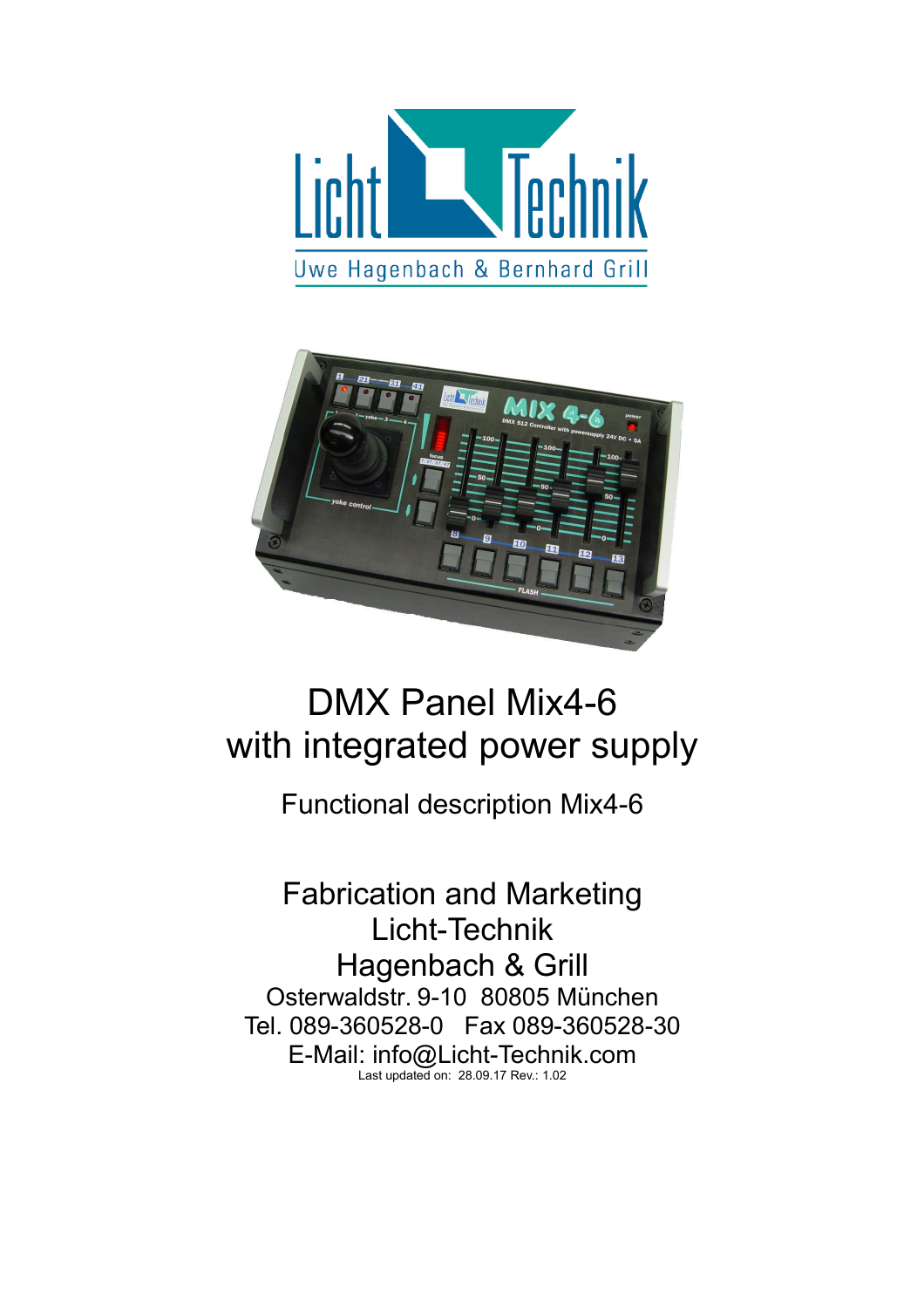Caution! Operate the device only after having read and understood operating instructions!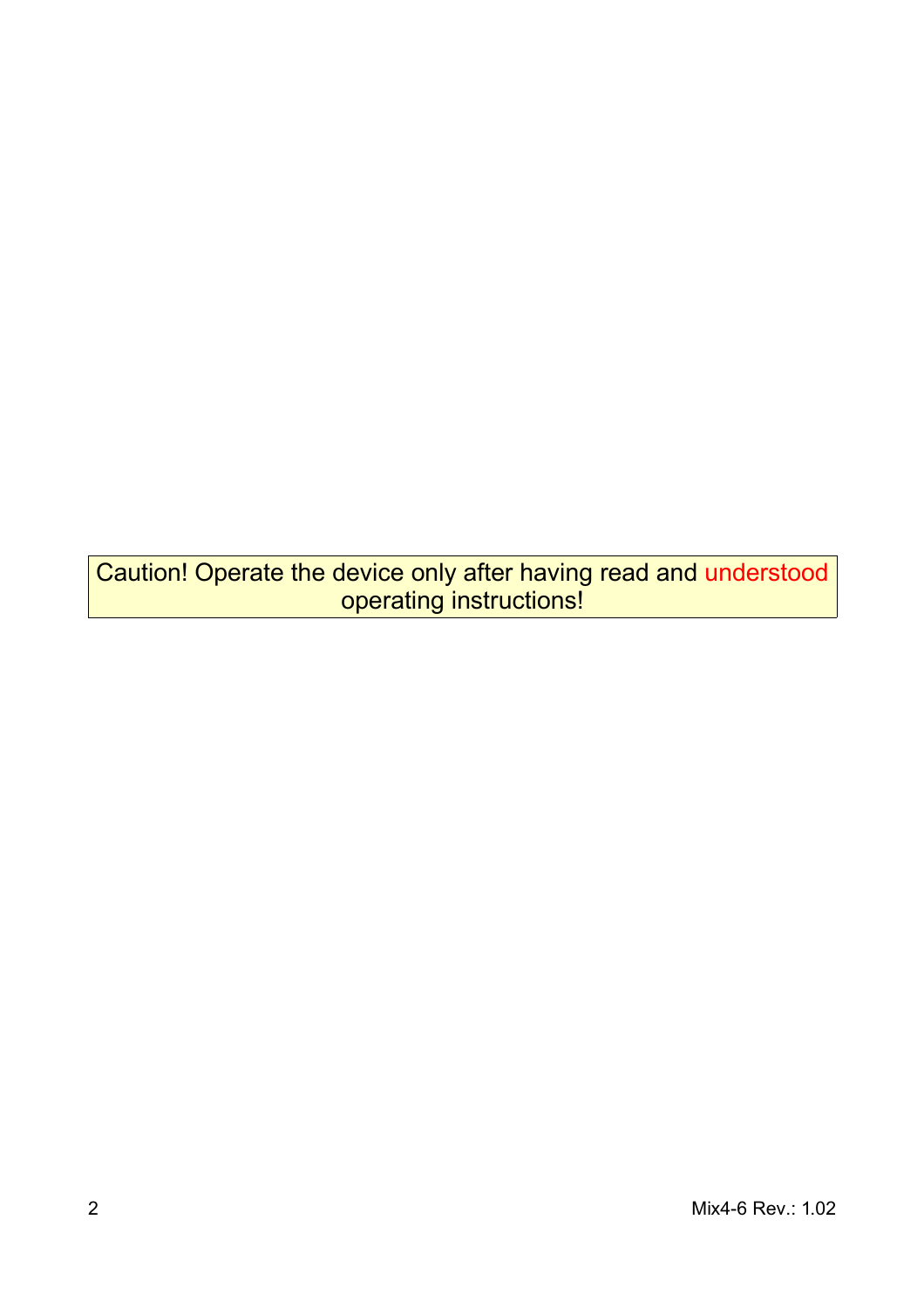### **The DMX panel Mix4-6**

The light mixing panel Mix4-6 is a small, easy to use DMX panel with standard DMX512- 1990 outputs. It has an integrated power supply with 5A (120W).

Up to 4 motoryokes inclusive focus-units from Licht-Technik can be controlled via the joystick. With the 6 additional faders other devices like color changers or dimmer shutters can be operated.

A 5pin and a 4pin DMX output can be used at the same time. The 4pin output can control the connected devices directly, the 5pin can be used to provide a splitbox, e.g. PS104 or PS204.

The device can be operated with 100V to 120V AC or 220V to 240V AC. The power supply is designed in switching technology to provide high reliability and reduction of heat.

The housing is 2mm powder coated.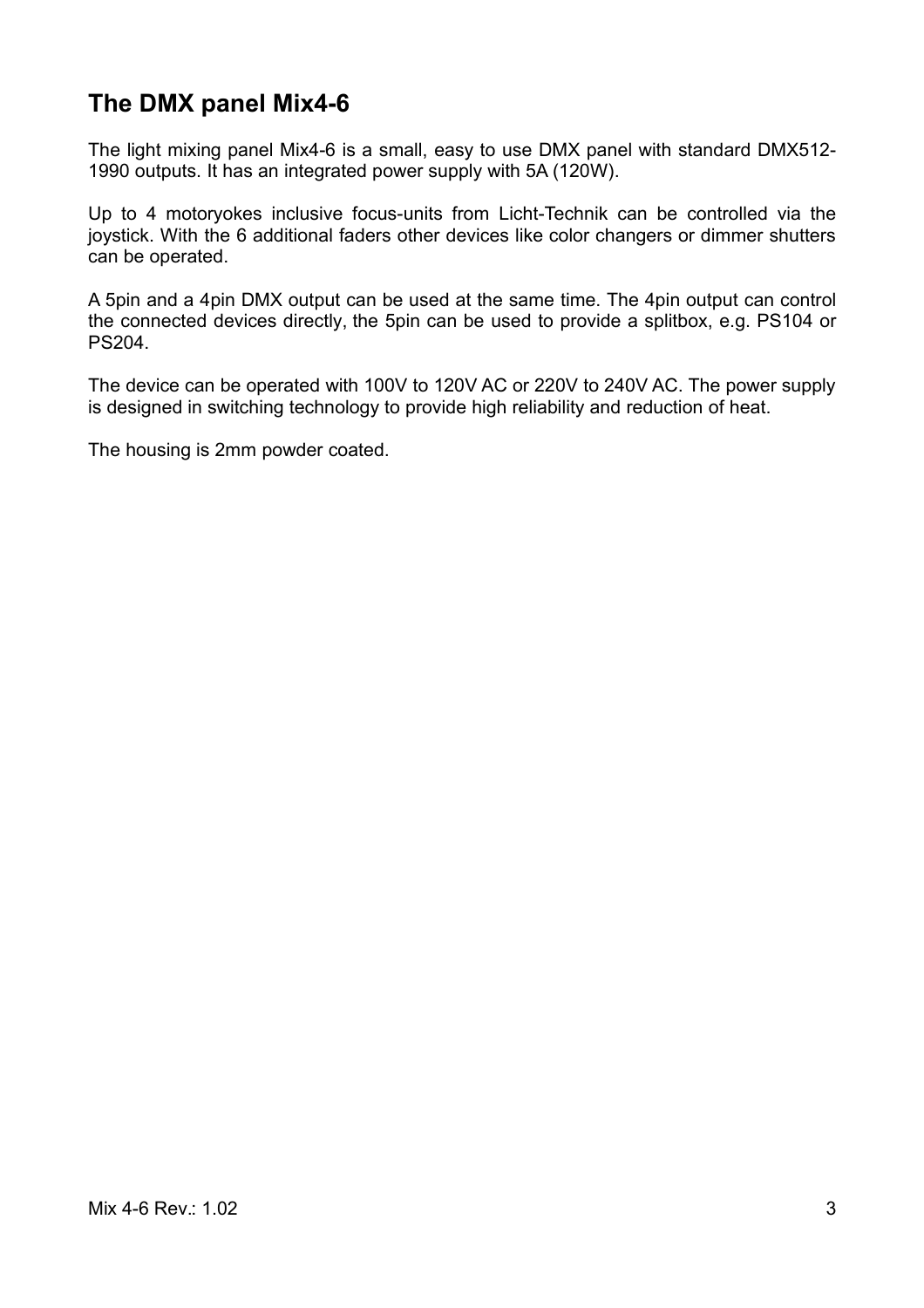## **Table of content**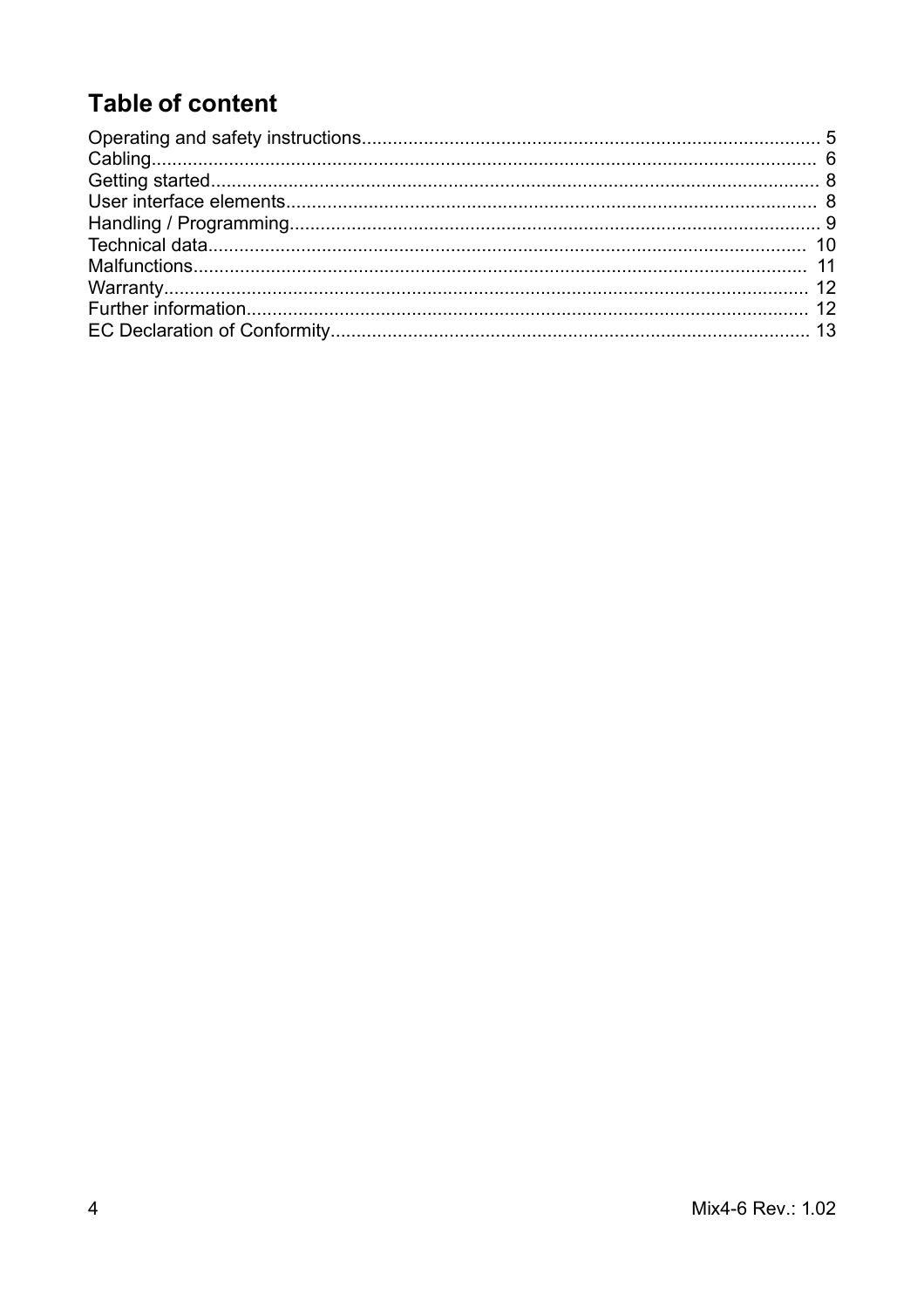### **Operating and safety instructions**

### **Before opening the housing disconnect the device from the mains !!!**

Don´t try in any case to touch the electronic through any openings, also with any objects. This can cause an electrical accident that can lead to death!

Use the panel only in **horizontal** position

Admissible **ambient temperature**: 0..+40 degree Celsius.

The device is **not** for use in **outside** area. Only applicable indoor in clean and dry environment.

The device must be kept **dry**. In case of water condensation a waiting period of 2 hours is necessary until the state of being acclimatised is reached.

The device must not be mounted at the **hand grip** into a Rigg or similar systems.

Observe mains supply voltage: 100..120V AC (e.g. America, Japan) **OR** 220..240V AC 50/60Hz.

When it has to be assumed that a safe operation is no longer possible, the equipment must be switched off immediately and be secured against unintended operation.

#### **This is the case when**

- the equipment shows visible damages;
- the equipment is no longer functional;
- parts of the equipment are loose or slackened;
- connecting lines show visible damages.

Prior to starting the equipment the user must check the usefulness of the device for its intended purpose. In particular, Licht-Technik shall decline any liability for damages of the equipment as well as for consequential damages resulting of the device being used inappropriately, of inexpert installation, incorrect starting and use, and of non-compliance with the valid safety regulations.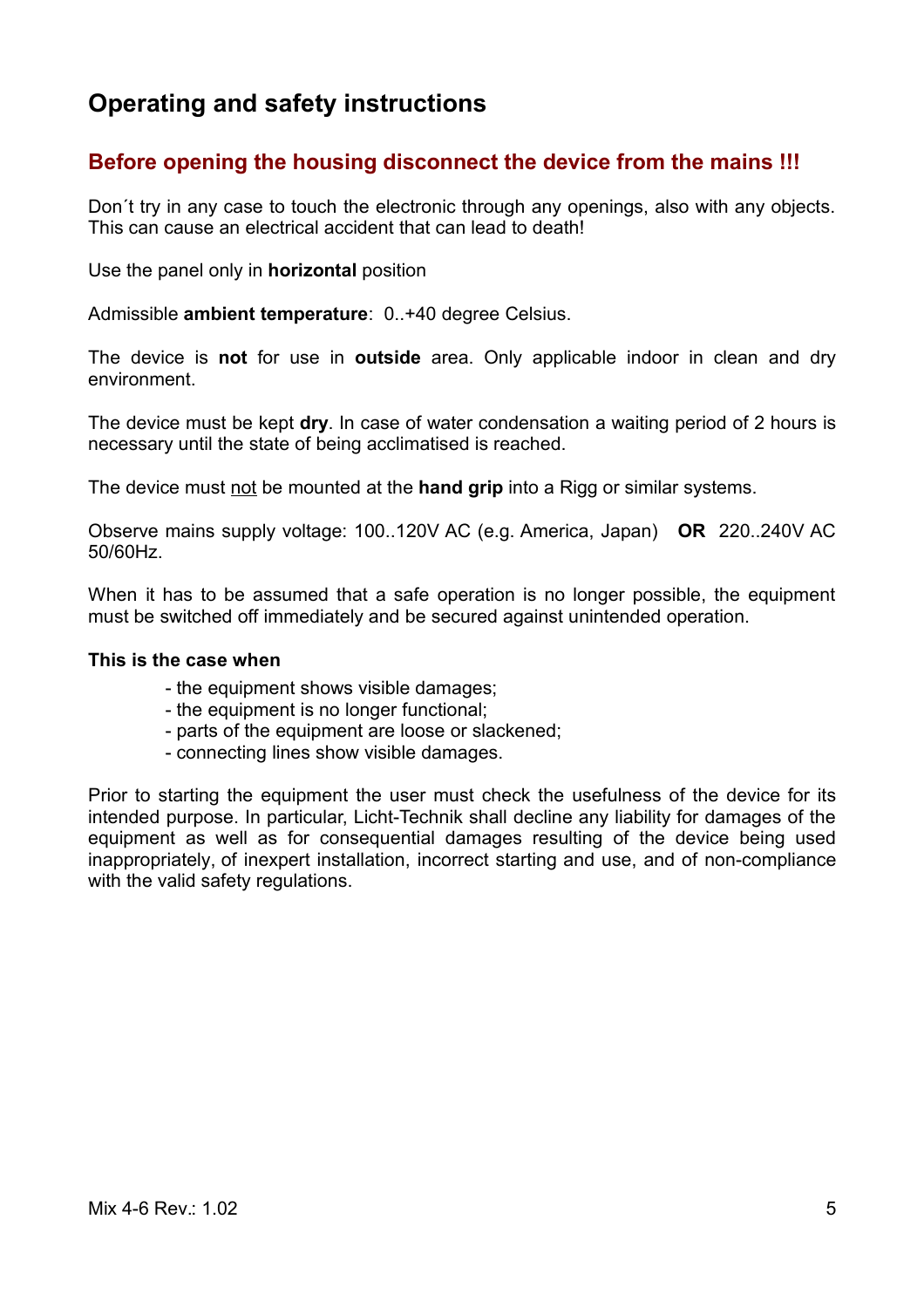### **Cabling**

Cabling with splitbox(es):



Connect the Mix4-6 with the splitbox via a 5pin DMX cable. The two 5pin outputs of the splitbox can be used to connect further splitboxes. On DataPower output of the Splitbox the devices can be plugged, also in a daisy chain. Observe the maximum number of devices. Connect the mains cable.

### **Distribute the load evenly over the 4 outputs.**

Maximum number of devices per splitbox:

| Device                      | Current | Number at PS204 (20 A) |            | Number at F |
|-----------------------------|---------|------------------------|------------|-------------|
|                             |         | total                  | per output | total       |
| Color changer               | 1,2A    |                        |            |             |
| Dimmer shutter              | .2 A    | ١b                     |            |             |
| MagVader (Color changer and | 2.5 A   |                        |            |             |
| Motor yoke                  | 4,0 A   |                        |            |             |

It is surely possible to mix the devices. The maximum power of 120W (PS104) respectivly 240W (PS204) must be observed. The power consumption of every device is indicated on the type plate. The total power consumption per Power supply is the sum of the single power consumption of the devices.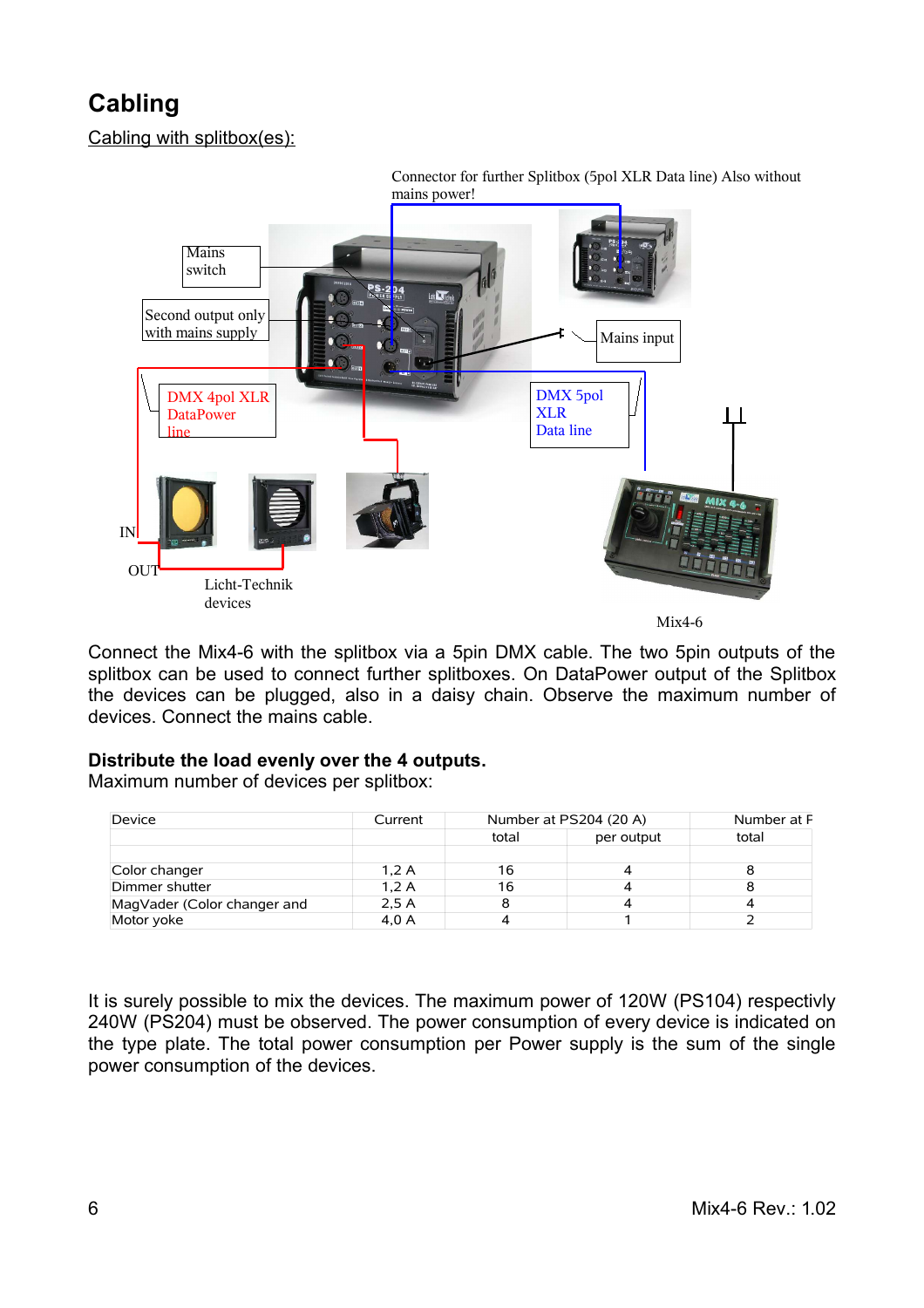The standardized DMX-Signal is based on industrie´s RS485 Interface. It is designed for maximum lengths up to 1200m. This length is under condition in theatre or studio normally not possible. As a result of internal tests we recommend a maximum length of 200m (only DMX, 5PIN). A maximum of 32 DMX receiver can be connected to one DMX transmitter. If more devices should be connected a splitbox must be used.

The last device in a row should be terminated with a 470 Ohm resistor. The maximum lin length must not exceed 80 m (DataPower, 4pin) because of the voltage drop.



Cabling without Splitbox:

Mix4-6

Connect the Mix4-6 with the devices directly via a 4pin DataPower cable. Connect them in a row (daisy chain). Observe the maximum load of 120W. The motoryoke has no output connector, so only one motoryoke can be connected without a splitbox!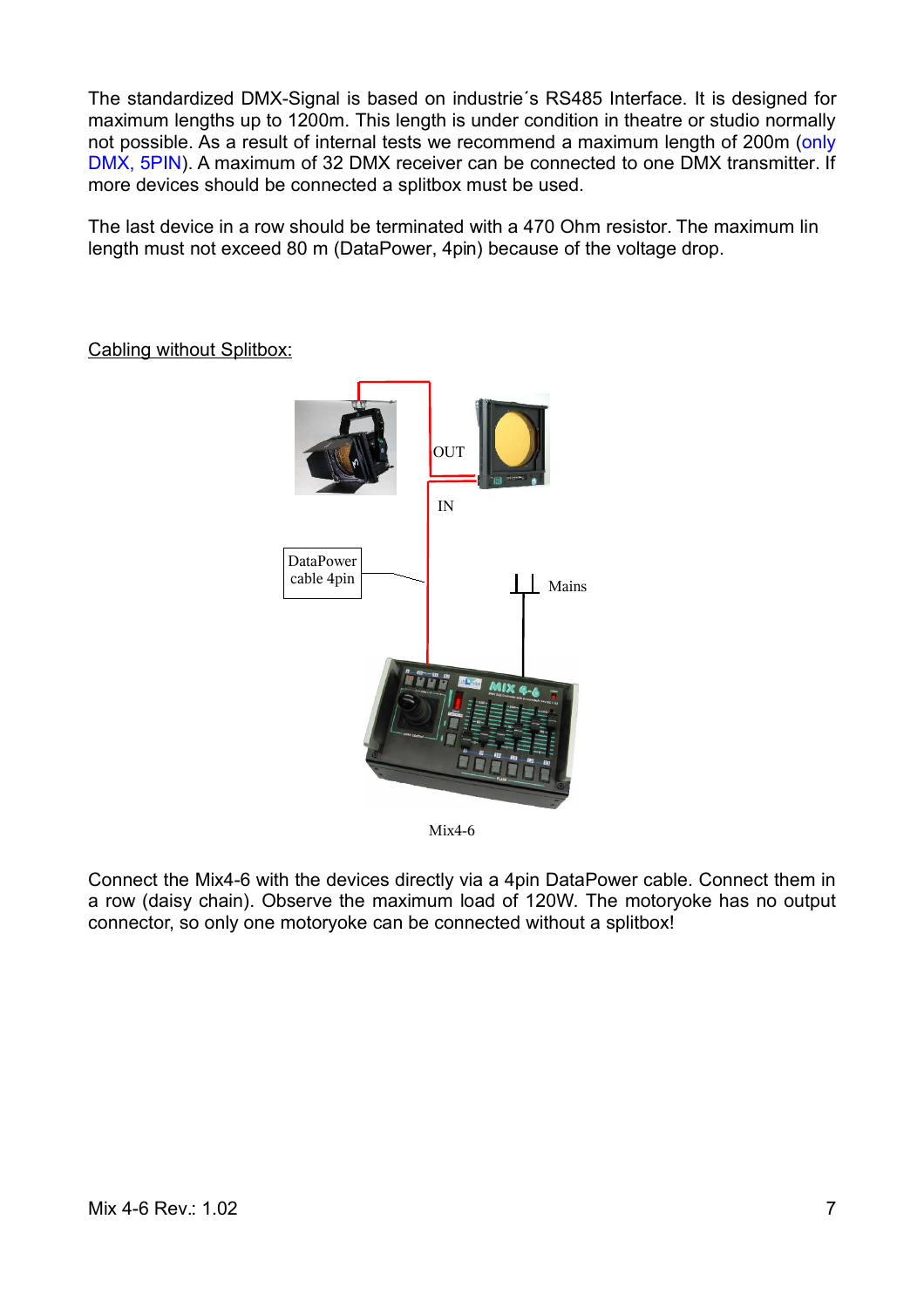### **Getting started**

Important! Check the mains voltage: 100..120 **or** 220..240 V AC !

- Switch the power switch to OFF
- Plug the mains cable
- Cable the system like illustrated on page 6.
- Switch on the device. **And leave the joystick in the middle position! It is calibrated during switching on!**

### **User interface elements**

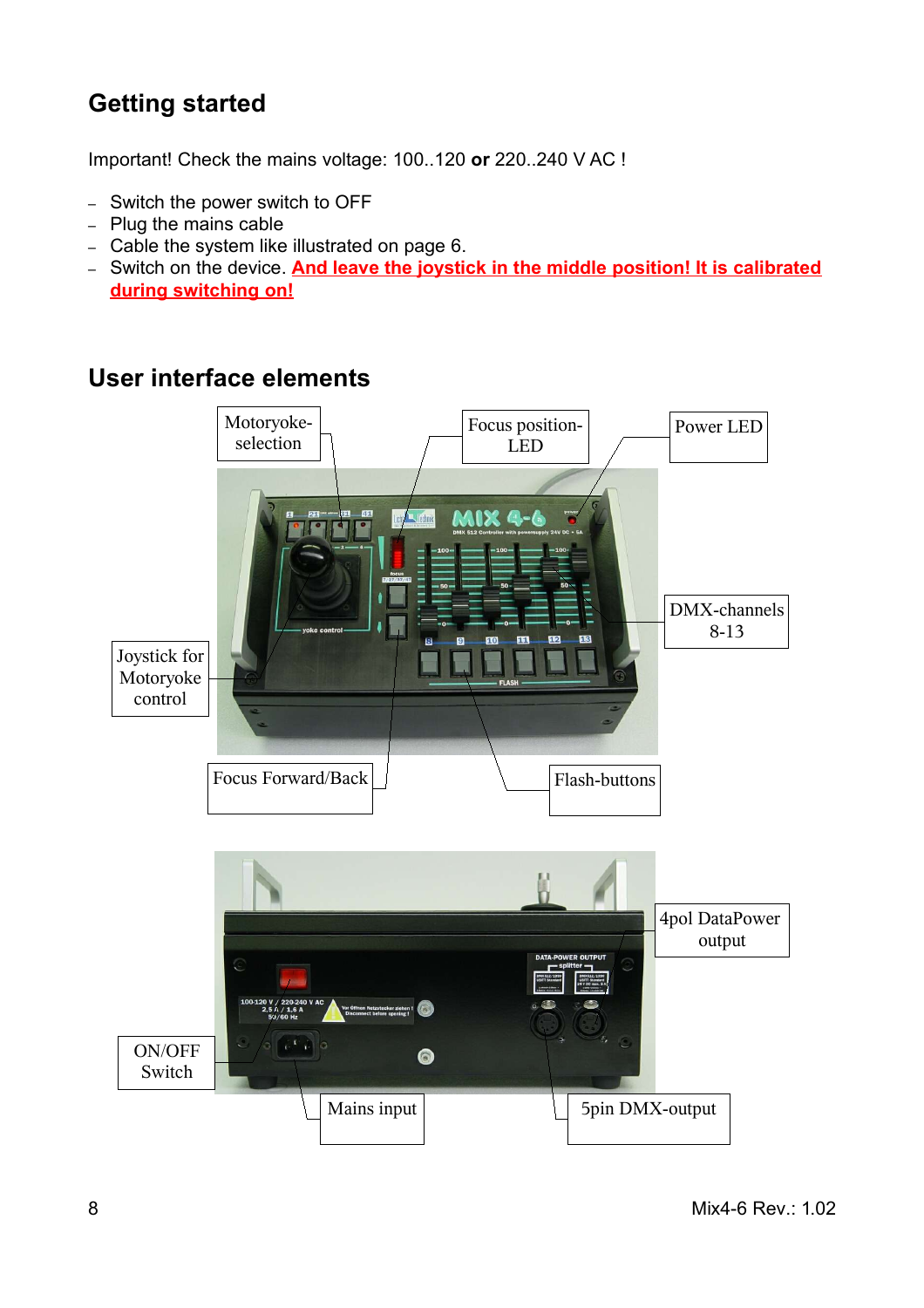### **Handling / Programming**

Now, the DMX-adresses of the devices have to be adapted to the panel. Program the device-addresses like indicated on the Mix4-6:

| Motoryoke | <b>Startadress</b> |
|-----------|--------------------|
|           |                    |
|           |                    |
|           | 21                 |
|           | 31                 |
|           |                    |

The focus-adresses are automatically okay, because on the yoke you only have to set the first adress. All others follow. The startadress of the motoryoke is programmed in menu P01. (See also motoryoke manual).

For additional devices (e.g. dimmer-shutter or color changer) you can use the adresses 8 to 13. These are controllable with the 6 faders.

### **Very important:**

The menu P27 at the motoyoke must be set to 1. It determines that 2 DMX-channels for the PAN and TILT speed is used (Normally 1 for both speeds). See also motoryoke manual. Is this value not set to 1, the motoryokes are not controllable from this board.

Now everything should be programmed correctly. With the unit-buttons the desired motoryoke system can be selected. The corresponding LED lights. With the Joystick, the motoryoke can be moved.

The focus-buttons control the focus unit. The LED bargraph indicates the position approximately. It is not a correct indicator for the focus position.

The 6 faders on the right hand side represent the indicated DMX channels. With the flash buttons you can set the DMX value to maximum.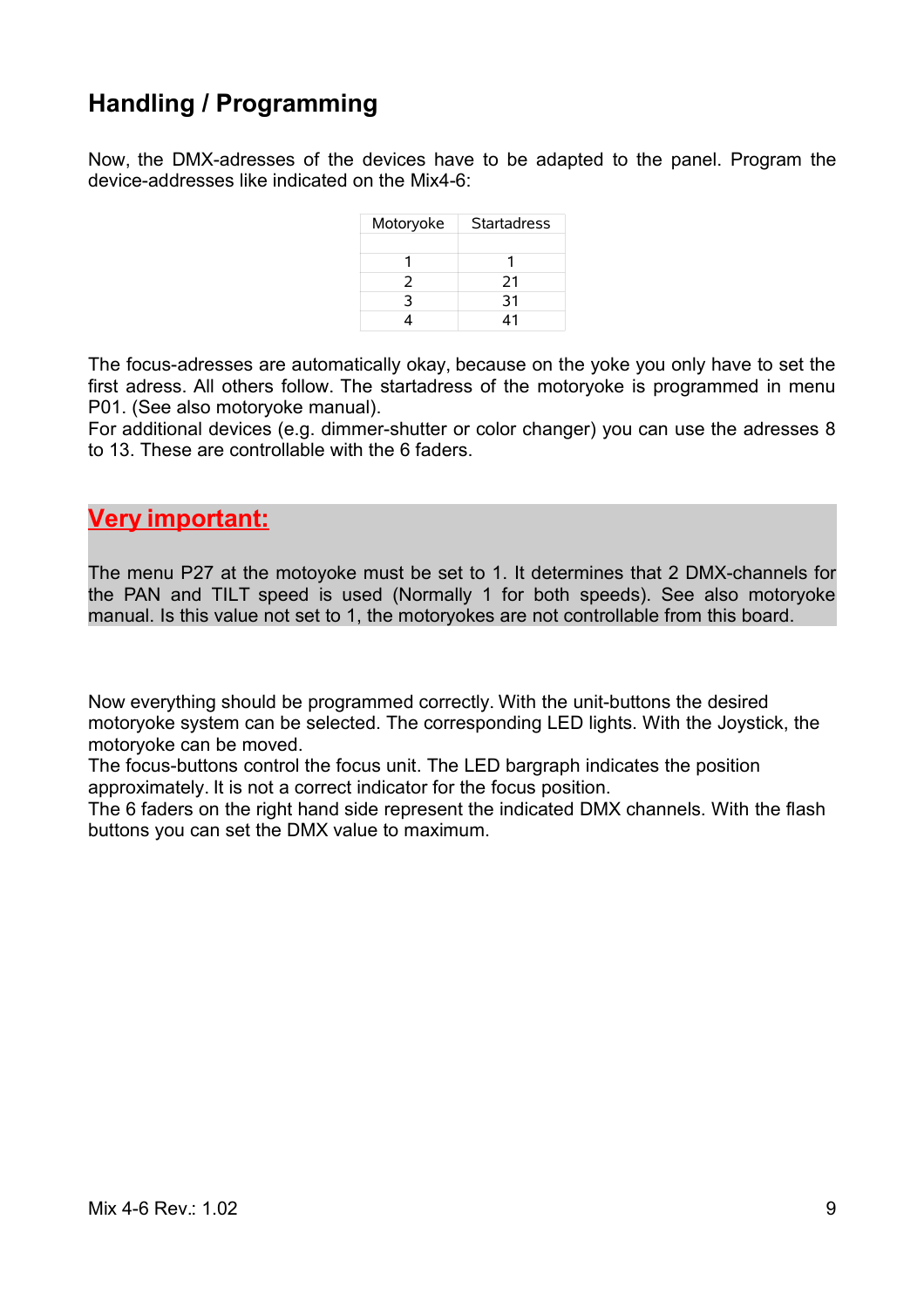### **Technical data**

Weight and dimensions:

| <b>Width</b> | <b>Height</b>     | Length  | Weight    |
|--------------|-------------------|---------|-----------|
|              |                   |         |           |
| 29.5 cm      | $16.5 \text{ cm}$ | 17 $cm$ | $2,51$ kg |

| <b>Mains voltage:</b>           | 100.120 V AC or 220.240 V AC |
|---------------------------------|------------------------------|
| Admissable ambient temperature: | 0.40 degree Celsius          |
| <b>Maximum power output:</b>    | 120 W                        |
| <b>Output voltage:</b>          | 24 V DC                      |
| <b>Fuse:</b>                    | internally, 200mA, slow blow |

Pin configuration:

| <b>OUT 4pin:</b> | 4pin. XLR female, gold contacts<br><b>PIN 1 0 V (GND)</b><br>$PIN 2 Data -$<br>PIN 3 Data +<br>$PIN 4 + 24 V DC$<br>Housing: shield                | min. cross section $0.75$ mm <sup>2</sup><br>min. cross section $0,25$ mm <sup>2</sup><br>min. cross section 0,25mm <sup>2</sup><br>min. cross section 0.75mm <sup>2</sup>                                              |
|------------------|----------------------------------------------------------------------------------------------------------------------------------------------------|-------------------------------------------------------------------------------------------------------------------------------------------------------------------------------------------------------------------------|
| <b>OUT 5pin:</b> | 5pin. XLR female, gold contacts<br>PIN 1 shield<br>$PIN 2 Data -$<br>PIN 3 Data +<br>PIN 4 not connected<br>PIN 5 not connected<br>Housing: shield | min. cross section $0,25$ mm <sup>2</sup><br>min. cross section 0,25mm <sup>2</sup><br>min. cross section $0,25$ mm <sup>2</sup><br>min. cross section $0,25$ mm <sup>2</sup><br>min. cross section 0,25mm <sup>2</sup> |

#### **Cable 4pin:**

2 x 1mm<sup>2</sup> Power supply (Pin 1 and 4) 2 x 0,25mm<sup>2</sup> twisted, 110 Ohm characteristic impedance (Pin 2 and 3), shielded Shielded.

#### **Cable 5pol:**

2x 0,25mm<sup>2</sup> twisted, 110 Ohm characteristic impedance (Pin 2 and 3), shielded Shielded.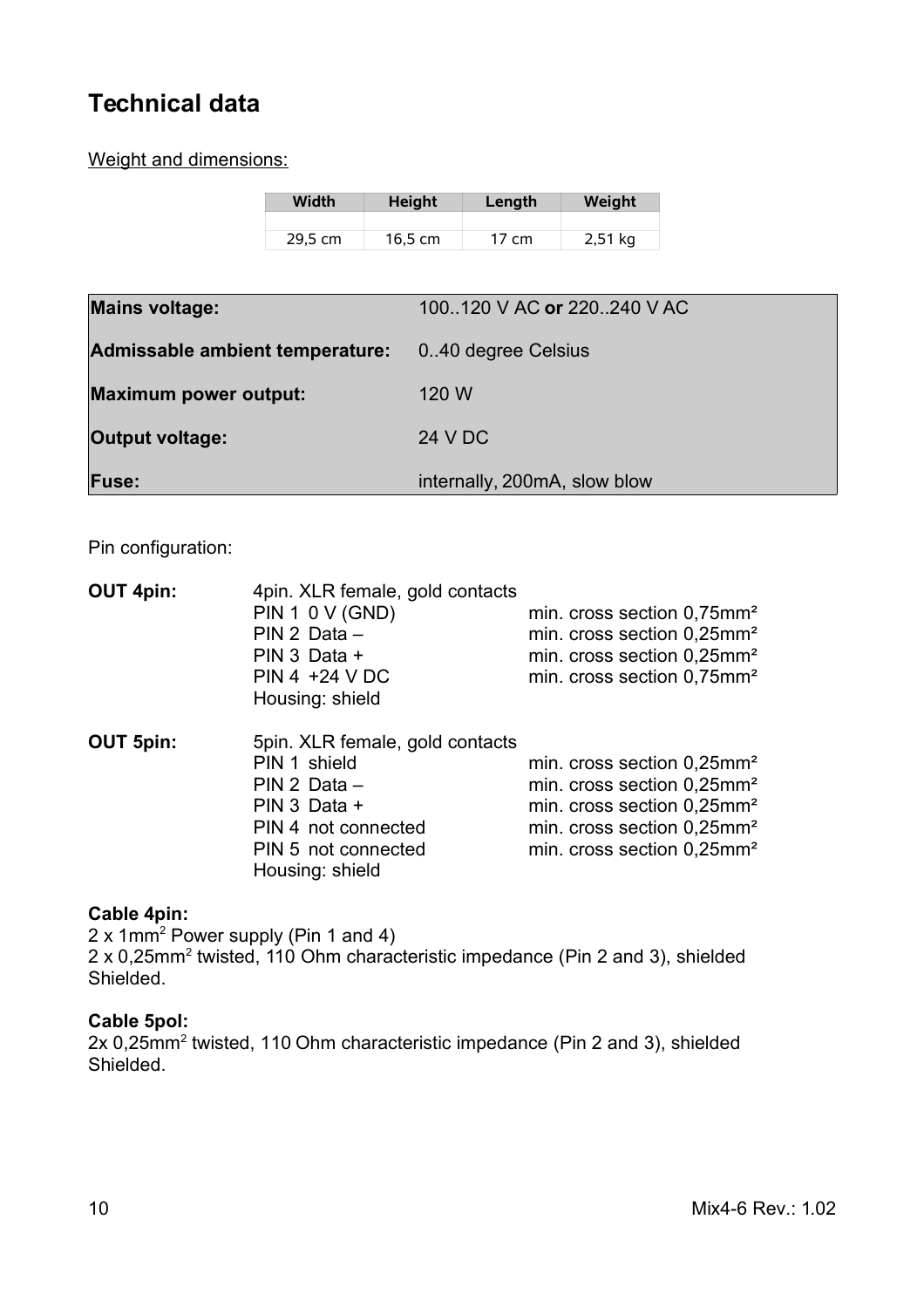### **Malfunctions**

**Caution! Before opening the housing disconnect the device from electrical mains**

**Caution!** Change the fuse only in disconnected condition. If the fuse will blow again, the device has to be repaired by Licht-Technik

**Caution!** Replace a defect fuse only with a fuse of the right value

In the inside of the device are no parts which can be repaired by the user!!

The built in power supply is short circuit protected, overload proof and very reliable in operation. In case of a defect no changable parts can be reached.

When connecting a defect cable to the 4pin output, it might be possible to break the DMX line driver. This happens when there is a short circuit from 24V to pin 2 or 3.

No LED lights after power up

- Is the mains cable connected?

- Is the device switched on?
- Check the fuse inside the device.

The motoryoke does not move like desired.

- Are the DMX adresses right programmed? Check the printed adresses on the panel and check menu P01 at the yokes.
- Is the menu P27 set to 1 at the motoryoke?
- Was the joystick touched during power on? If yes, release the joystick at power up again.

#### No DMX signal on the outputs

- Check the DMX lines for interruption and interchanging of pin 2 and 3.

If the error could not be recovered, the device must be sent to company Licht-Technik.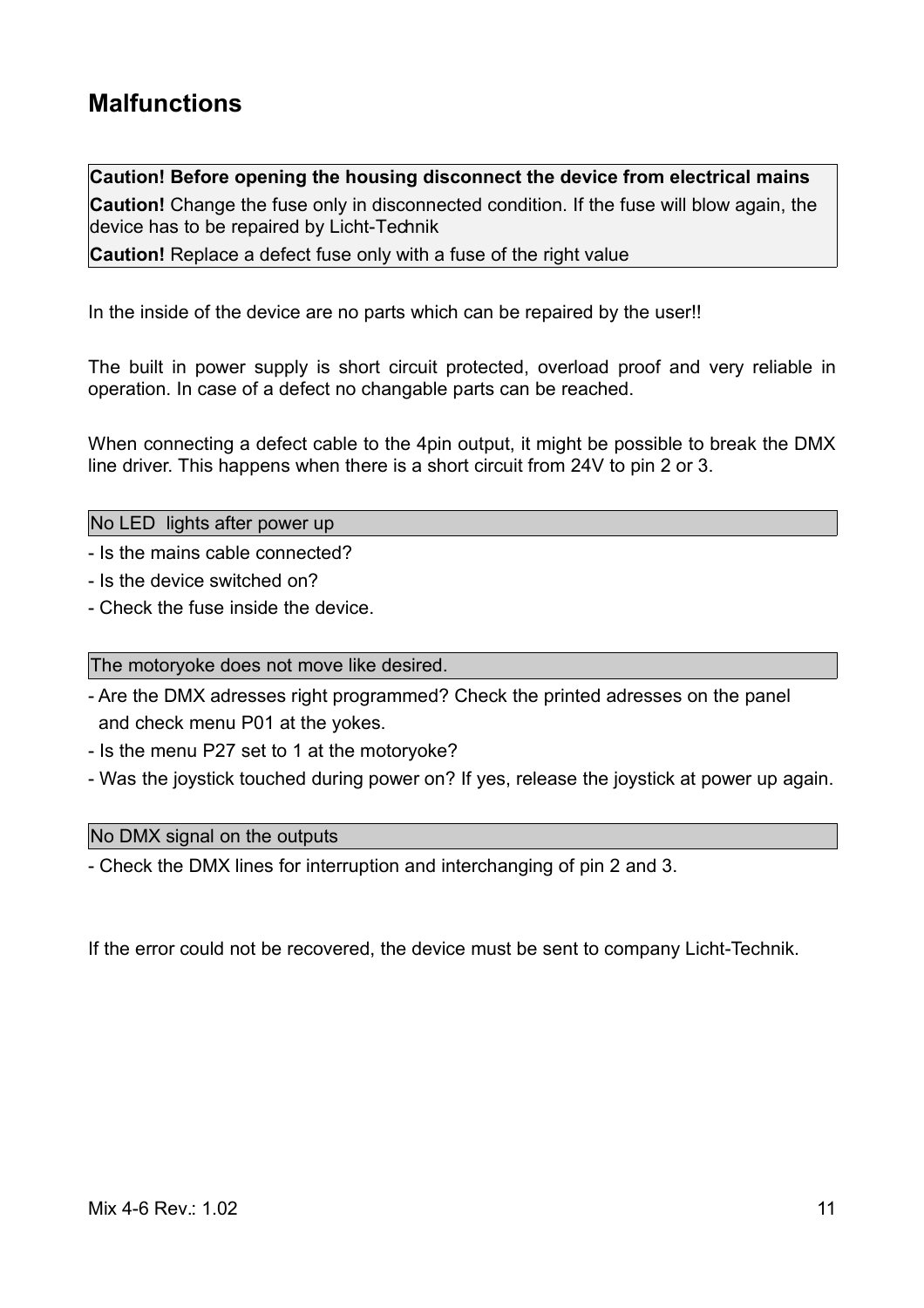### **Warranty**

The warranty for our products is 2 years. It comprises any repair of failures – free of charge – which can be proved to result from defects of fabrication.

Warranty expires when:

- the device was modified or attempted to be repaired
- damages were caused by the intervention of foreign persons
- damages are due to noncompliance with the operating instructions
- the device was connected to an incorrect voltage or incorrect type of current
- the device was incorrectly operated or when damages were caused by negligent handling or misusage

All maintenance and servicing works related to the product must be carried out by the company *Licht-Technik. Licht-Technik* shall not assume any liability for losses or damages of any kind being the results of inexpert servicing.

### **Further information**

This document and the information contained therein are subject to copyright and neither the whole nor any part of it may, and this is also valid for the described product, be reproduced, copied or recorded in any form without the prior written authorization of *Licht-Technik Vertriebs GmbH*.

The products of *Licht-Technik GmbH* are subject to constant development. Therefore *Licht-Technik* reserves the right to modify components, motors and also technical specifications any time and without prior notice.